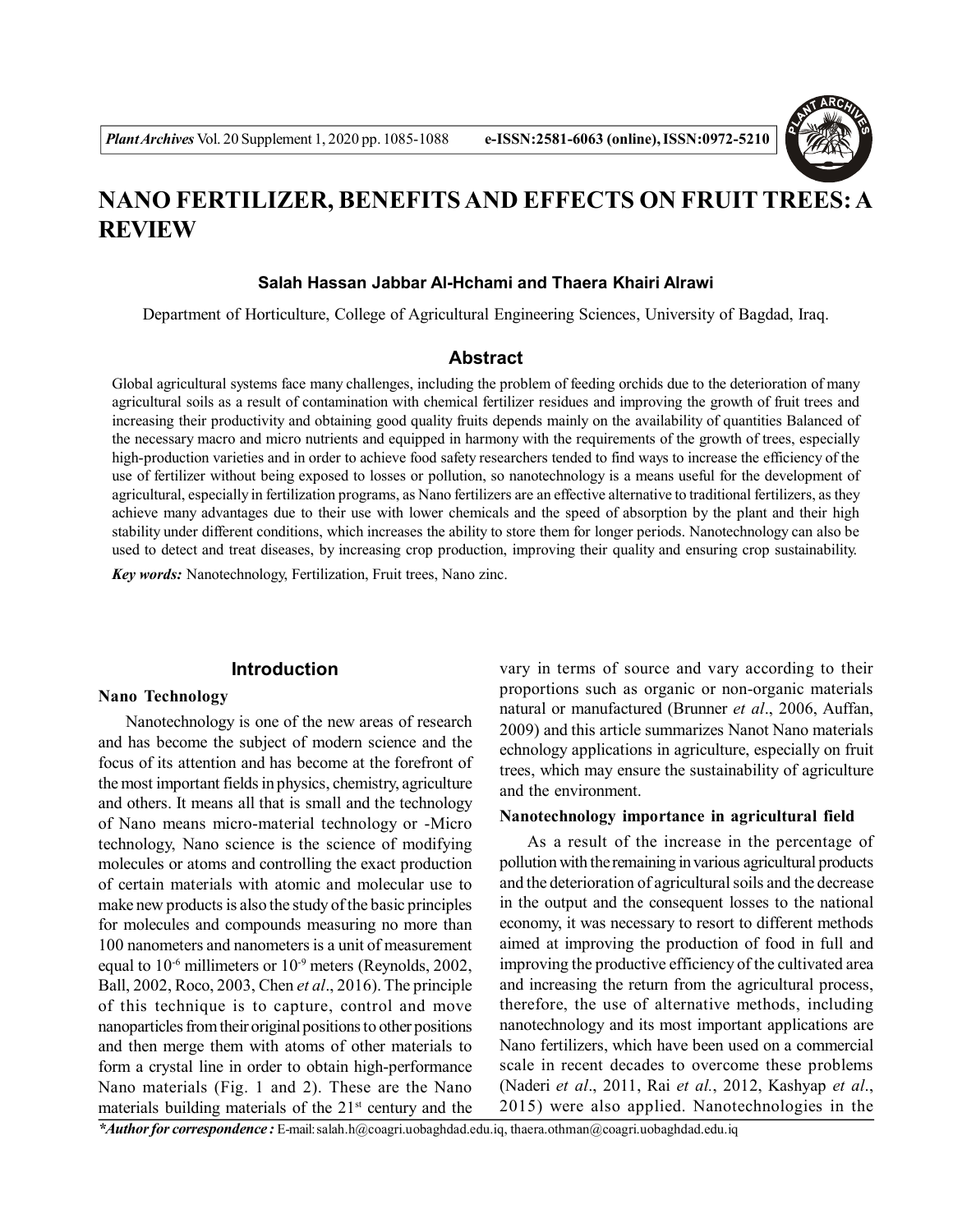production, processing, storage, packaging and transportation of agricultural products (Scott and Chen, 2003, Wiesner *et al*., 2006) research and studies have shown that this technology is promising in improving the agricultural field and is known as Agro-Nanotechnology (Cristina, 2007, Khafaji, Kadhim, 2010, Hong *et al*., 2013). In recent years, modern science has tended to use smart fertilizers or Nano fertilizers as an alternative to traditional fertilizers or as racks for their components, which are added to the soil either by mixing with them or with water in order to provide the plant with nutrient needs and enhance efficiency. Fertilizer, which contributes to the acceleration of plant growth as a result of the activation of the



**Fig. 1:** Application of nanotechnology in pesticide delivery (Álvarez-Paino *et al.,* 2017).



**Fig. 2:** Applications of nanotechnology in agriculture, improve crop growth, yield and productivity (Shang *et al*., 2019).

photosynthesis process and the increase of materials manufactured within the plant, which reflects positively in the increase of the crop, as well as the improvement of the properties of fertile soils by increasing the readiness of the elements as a result of the promotion and improvement of the seam surfaces between the manure and soil this encourages or improves bio-readiness as well as its environmentally harmless degradation and lack of concentrations compared to standard fertilizers, which helps in environmental sustainability (Prasad *et al*., 2012, Monreal *et al*., 2015, Mastronardi *et al*., 2015, Subramanian *et al.,* 2015, Roosta *et al*., 2015). It also has unique features such as high absorption, increased

> surface absorption, increased active substances in the plant, increases the ability of the plant to withstand different stress conditions and increases its resistance to diseases and insect injuries as a result of increased plant response to Nano fertilizers due to their easy entry. Plant cells are also suitable for transporting compounds to the target areas of the plant, whether leaves, roots or other plant parts (Fig. 1 and 2). In addition, the use of Nano fertilizers helps overcome soil and water pollution problems and reduce carbon emissions of conventional fertilizer plants that cause severe climate change (Subramanian and Sharmila Rahale, 2012, Roosta, 2015, Sekhon, 2014, Shang *et al*., 2019).

## **Applications of nanotechnology on fruit trees and fruits**

Nanotechnology is now widely used in agriculture and horticulture as Nano fertilizer is used to increase vegetative growth, pollination and fertility in flowers, resulting in increased yield and improved product quality for fruit trees (Zagzog *et al*., 2017, Zahedi *et al*., 2019). The results of the study conducted to evaluate the spraying of the mixture of Nano fertilizer ZFM contained on Fe, Zn and Mn on the quantitative and qualitative qualities of almond varieties have shown increased concentration of elements Fe, Zn, Mn and Cu in the leaves and significantly and decrease disproportion of the percentage of fruit precipitation as ZFM spraying has improved fruit qualities and increased productivity (Kamiab *et*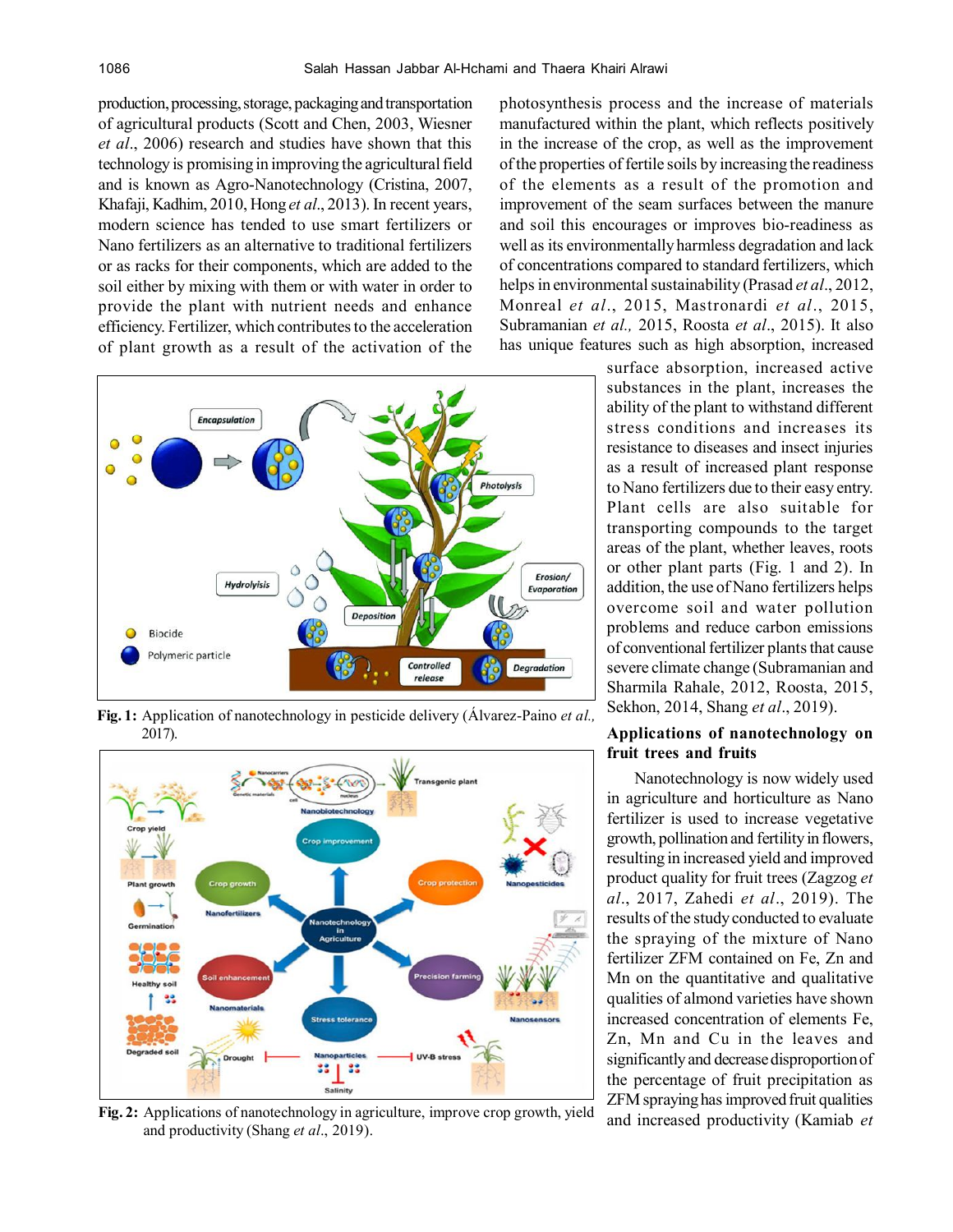*al.*, 2016), due to the fact that Nano fertilizer has unique properties due to its small surface area with high absorption, which causes an increase in photosynthesis and leaves area (Sekhon, 2014). Using of Nano calcium sprayed on blue berries under saline stress conditions led to increased vegetative growth and increased leaf content of chlorophyll (Sabir *et al*., 2014). In another study to compare the use of Nano boron and boron sprayed on the leaves of mango trees, the results showed that the use of boron *via* nanotechnology had a positive effect in increasing the overall yield and chemical properties of fruits and the content of the leaves of chlorophyll and elements N, P, K, Mn, Mg, B, Zn and Fe (Ahmed *et al*., 2019). Using boron Nano fertilizer has positively affected the growth of olive trees Increase the weight and dimension of the fruit and thus increase the yield as well as an increase in the proportion of oil in the fruits and increasing the concentration of elements N, P, K, B (Hussein and Abd-Elall, 2018). The spraying of mango trees with Nano zinc has also led to increased fruit weight and its number, increasing the yield, as well as increasing the leaf content of chlorophyll and carotene and increasing the concentration of elements N, P, K, Zn (Zagzog and Gad, 2017). In the experiment to evaluate the use of Nano fertilizer on pomegranate trees as trees were sprayed with Nano zinc and boron Nano-boron before full flowering, it was noted that spraying with Nano fertilizer had a positive effect in improving the quality of fruits of the tree, increase the number of fruits in the tree, they also got an increase in the ratio of T.S.S. and an increase in the maturity index, total sugars and total phenols and increasing the fruit product (Davarpanah *et al*., 2016). Spraying of palm trees with Nano ZnFeMnB has had a positive effect in increasing the leave area and the content of the leaves of total chlorophyll, carotenoids, N, P, K and reducing the rate of precipitation and increasing the weight of fruits and thus increasing the production (El-Sayed, 2018).

 Treated loquat fruits with Nano silicon led to reduced weight loss of fruits and maintain the ratio of T.S.S as well as increase the content of fruits of glucose and fructose and increase the ability of fruits to withstand cold and this contributed to prolonging the period of storage of fruits inside refrigerated stores and maintaining for their quality (Song *et al.*, 2016).

## **Conclusion**

The use of Nano applications on fruit trees contributes very effectively to improving the quality of fruits and increasing the productivity of trees by improving nutrient management in modern agriculture as well as increasing

the storing potential of fruits, as it was noted that the use of Nano fertilizer in the agricultural field preserves the soil. It reduces their pollution by reducing the amount of fertilizer used, which is positively reflected in the increased economic return of the farmer. We recommend further research on the effect of using different Nano fertilizers on fruit trees, as well as studying more varieties as the response of fruit trees to Nano fertilizers.

## **Reference**

- Akl, Ahmed, M.M.A., Y. Mohamed Ahmed and A. Zakier Mohamed (2019). Response of Keitte Mango Trees to Spray Boron Prepared by Nanotechnology Technique. *New York Science Journal*., **12(6):** 48-55.
- Álvarez-Paino, M., A. Muñoz-Bonilla and M. Fernández-García (2017).Antimicrobial Polymers in the Nano-World. Review. *Nanomaterials*., **7(2):** 1-44.
- Auffan, M., J. Rose, J.Y. Bottero, G.V. Lowry, J.P. Jolivet and M.R. Wiesner (2009). Towards a definition of inorganic nanoparticles from an environmental, health and safety perspective. *Nature Nanotechnol.,* **4:** 634-64.
- Ball, P. (2002). Natural strategies for the molecular engineer. *Nanotechnology.,* **13:** 15-28.
- Brunner, T.J., P. Wick, P. Manser, P. Spohn, R.N. Grass, L.K. Limbach, A. Bruinink and W.J. Stark (2006). *In vitro* cytotoxicity of oxide nano-particles: Comparison to asbestos, silica and effects of particle solubility. *Environ. Sci. Technol*., **40:** 4374-4381.
- Brunnert, I., P. Wick, Manserp, Spohnp, R.N. Grass, L.K. Limbach, A. Bruinink and W.J. Stark (2006). *In vitro* cytotoxicity of oxide nanoparticles: comparison to asbestos, silica and effect of particle solubility. *Environmental Science and Technology*., **40:** 4374-4381.
- Chen, Y.W., H.V. Lee, J.C. Juan and S.M. Phang (2016). Production of new cellulose nanomaterial from red algae marine biomass Gelidium elegans. Carbohydr. *Polym*., **151:** 1210-1219.
- Cristina, B., I.I.P. Blandino and K. Robbie (2007) .Nanomaterials and nanoparticles: Sources and toxicity. *Bio interphases.,* **2(4):** MR17 - MR172 2.
- Davarpanah, S., A. Tehranifar, G. Davarynejad, J. Abadía and R. Khorasani (2016). Effects of foliar applications of zinc and boron nano-fertilizers on pomegranate (Punica granatum *cv*. Ardestani) fruit yield and quality. *Scientia Horticulturae.,* **210:** 57-64.
- El-Sayed, E.M. (2018). Effect of spraying some micronutrients via normal versus nano technology on fruiting of Sakkoti date palms. *Research*.,**10:** 39-43.
- Hong, J., J.R. Peralta-Videa and J.L. Gardea-Torresdey (2013). Nanomaterials in agricultural production: benefits and possible threats? In: Shamim N, Sharma VK (eds) Sustainable nanotechnology and the environment: advances and achievements, vol 1124, ACS symposium